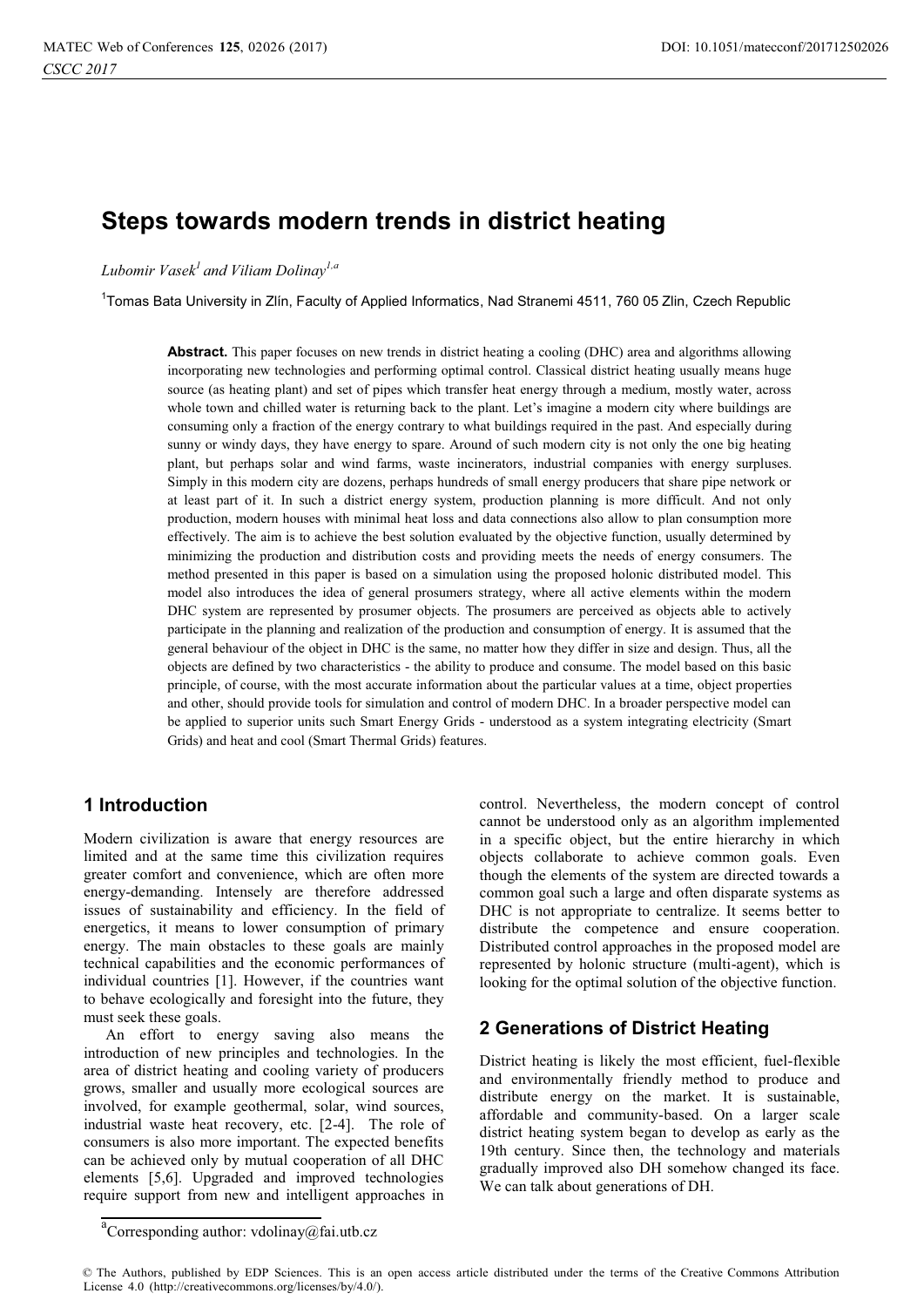### **2.1 Previous generation of DH**

The first generation of district heating systems used steam as the heat carrier. These systems were first introduced in USA in the 1880s. Almost all district heating systems established until 1930 used this technology, both in USA and Europe. Typical components were steam pipes in concrete ducts, steam traps, and compensators.

The second generation of systems used pressurized hot water as the heat carrier, with supply temperatures mostly over 100 °C. These systems emerged in the 1930s and dominated all new systems until the 1970s. Typical components were water pipes in concrete ducts, large tube-and-shell heat exchangers, and material-intensive, large, and heavy valves.

 The third generation of systems was introduced in the 1970s and took a major share of all extensions in the 1980s and beyond. Pressurized water is still the heat carrier, but the supply temperatures are often below 100 °C. This third generation is sometimes referred to as "Scandinavian district heating technology", since many district heating component manufacturers are Scandinavian. Typical components are prefabricated, preinsulated pipes directly buried into the ground, compact substations using plate stainless steel heat exchangers, and material lean components [5].

### **2.2 The 4th Generation District Heating**

The future 4th Generation District Heating (4GDH) system is defined as a coherent technological and institutional concept, which by means of smart thermal grids assists the appropriate development of sustainable energy systems [5]. 4GDH systems provide the heat supply of low-energy buildings with low grid losses in a way in which the use of low-temperature heat sources is integrated with the operation of smart energy systems. See Figure 1. The concept involves the development of an institutional and organizational framework to facilitate suitable cost and motivation structures [7].

In the context of the 4th generations, we can also talk about Smart Thermal Grids or in combination with electric power is also used term Smart Energy Grid.



**Fig. 1.** Illustration of the concept of 4GDH including smart thermal grids [4].

### **2.3 The coming of the fifth generation**

Even though the 4th generation is still called future generation and implementation only began in some large cities and many sources estimate that the main era for fourth generation will start in 2020 [13], especially the rapid development of digitization and mobile technology suggests the following directions - the features of the fifth generation [14].

# **3 Deployment of the 4th and 5th generation ideas into practice**

The application of ideas of the 4th generation (especially rebuilding networks and building new sources) will be quite slow in the conditions of the Czech Republic (author's home country). District heating is not too prepared for this, and the investments needed to build, for example a diverse structure of smaller sources and their interconnection, will be huge and build it will take many years. Instead, the implementation of digital technologies (the character of the 5th generation) is closer, so it seems that rise of these generations will not be consecutive but concurrent.

However, a number of developmental steps can be started already. The areas of development and use of the developed means can be divided into the following three areas – heat energy production, distribution and consumption. In each of these areas, it is possible to specify the objectives and research and development activities from two areas – technical-technological and economic. Of course, both of these areas are very closely related, but it will be appropriate to use separate but closely interrelated models – technical-technological and economic.

The objectives can be formulated as follows (including the design of individual steps and stages of the solution):

### **3.1 Heat energy production area**

# *3.1.1 Technical-technological objectives*

- a) Changes in the technological elements in DHCS.
- b) Including a whole range of other possible and usable heat sources in DHC. These are different types of renewable sources (solar, wind, geothermal), waste heat from incineration plants, technological and manufacturing processes, surplus electricity in the grid and, last but not least, the thermal energy accumulators that can be used in certain phases of their activity. A special case is incorporating the thermal energy accumulators as possible sources (from the modelling point of view).
- c) Adjustments to the control system of individual technological elements
- d) Predictor of disposable production capacity of individual sources depending on production factors and time. The production capacities of each source are classified by priority into several categories. The use of individual sources should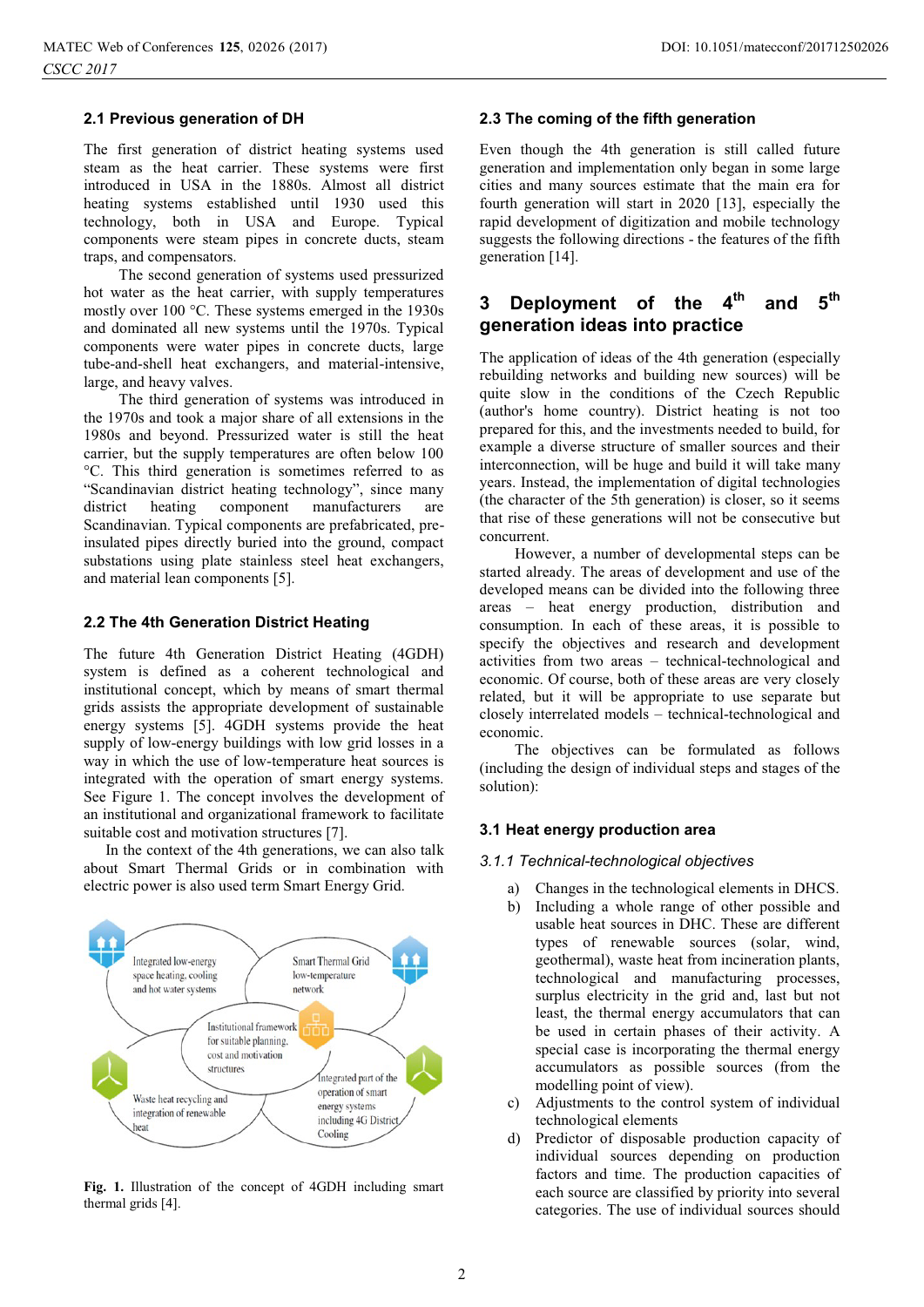be managed by their immediate effectiveness and will therefore depend on a number of influencing factors and will be time-varying. So we can talk about a system where the significant characteristics of their individual elements change over time. To model these dependencies, individual sources can be characterized in priorities that express their efficiency in obtaining thermal energy. Under this priority, resources can be categorized into the following categories:

*Prio 1* ("necessary") - "residual heat" from cogeneration power generation

*Prio 2* ("appropriate") - RES in case of appropriate (eg climatic) conditions

*Prio 3* ("normal") - production under normal conditions

*Prio 4* ("emergency") - production under critical conditions

For each category, the economic model will generally consider the different cost (production costs) of the heat produced:

# *3.1.2 Economic objectives*

Optimizing the load of individual production sources in connection with the optimization of energy flows within the distribution of thermal energy

### **3.2 Area of heat energy distribution**

*3.2.1 Technical-technological objectives*  Changes in the technological elements - distribution part of DHCS.

# *3.2.2 Economic objectives*

Optimization of energy flows using proposed predictor of the disposable production capacities of the individual sources and heat consumption for individual types of consumers.

### **3.3** H**eat consumption area**

*3.3.1 Technical-technological objectives*  a) Creating an intelligent heat consumption predictor for individual types of consumers (or individual consumers) that will be based on an analysis of historical data to determine heat consumption dependencies on relevant factors: - Time characteristics of consumption - actual values, historical trends in the previous period, trends in the analogous historical period (similar days or longer time periods), average values for analogous periods - Type of heating operation - daily, weekly, seasonal

- Significant climate conditions (external temperature, sunshine, wind, etc.), their time

characteristics, their predicted values from meteorological forecasts

- b) Incorporating the heat accumulator as an consumer into the DHCS
- c) The output is a time-space list of heat consumption requirements for individual consumers that will be used as input to the distribution subsystem

# *3.3.2 Economic objectives*

Analysis of the possibilities and benefits of economic motivation of consumers for the timevarying consumption of heat energy.

This contribution, which follows up on the long-term research focused on the technical-technological area, specifically on prediction of heat consumption in DHC, focuses on a more comprehensive view of the whole DHC system, i.e. its individual parts and their interaction. So we can talk about an integrative view of DHC.

# **4 DHC model**

Having the ability to effectively control such a complex system as the modern DHC requires having its model available to test (simulate) a number of situations in virtual conditions.

 Such a model was introduced in [10] and thus only a reminder of basic terms will follow.

 The proposed model is multi-agent (holonic) working with the idea of prosumer concept.

# **4.1 Holonic system**

The holonic system can be understood as a specific implementation of multi-agent concept. Holons (agent type), could be defined as autonomous and co-operative building blocks of the system for transforming, transporting, storing and/or validating information and physical objects. The holon consists of an information processing part and often a physical processing part. A holon can be part of another holon. It is also possible to see it as a model of a particular element, i.e. part of the model of the entire system. In this sense is holon used in this article.

 The internal structure of holons can be made up of a group of other holons, which can be described as "subholons". Any such subholon is, of course, full holon. This allows a very flexible way to define entire holonic system.

The most important features of holon are autonomy and co-operation. Autonomy is characterized by its ability of self-regulation, i.e. the capability to apply the flexible strategy which allows holon to respond differently to changes in its relevant environment [5]. Set of holons including their mutual relations is referred as holarchy. Holarchy is a system of holons that can cooperate to achieve a goal or objective. The holarchy defines the basic rules for co-operation of the holons and thereby limits their autonomy.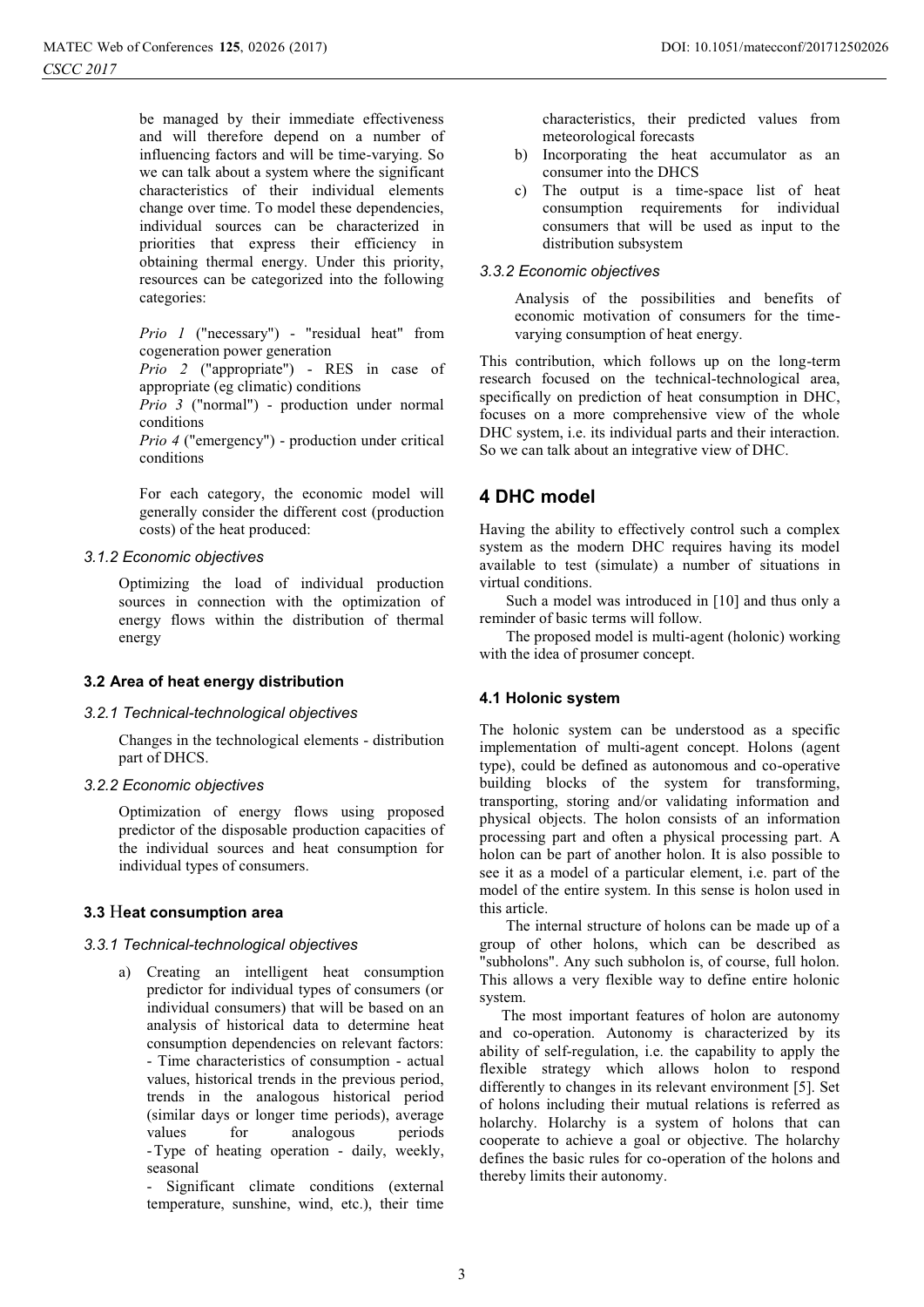### **4.2 Prosumers concept**

For the purpose of modelling processes in DHC in the production, distribution and consumption of heat presented in this article can be as prosumer identified as an element which acts as an energy source or(and) as a consumer. The prosumer can act on both roles, for example a heat accumulator that consumes energy when it is charging, and can be understood as a source when discharged. So the prosumer has a component of production and a component of consumption. However, any of them may be zero. Therefore prosumer, at least in the context of this article, will be used to denote all active elements in DHC.

# **5 DHC model structure**

The proposed model of DHC consist of two fundamental components – set of **prosumer** and **distribution network**. The characteristic attributes which specify properties relevant for the modelling and analysis of DHC behaviour are defined for each element.

Description of such modelled system is shown in Figure 2.



**Fig. 2.** A schematic description of part of DHC network topology

- The distribution system provides the physical energy transfer. In case of DHC may be understood as part of the piping system.
- PRSM*<sup>i</sup>* Individual prosumers - object acting (at particular time) as supplier or consumer.
- x*ij* Amount of energy transmitted from the supplier *i* to the consumer *j*. The interconnection formulate the resulting solution - matrix  $X(t) = \{x_{ii}(t)\}\$
- Logical links possible direction and amount of supplied energy

### **5.1 Prosumer**

Each prosumer  $PRSM_i$  is characterized in relation to the analysed processes of production, distribution and

consumption of heat with a number of attributes that can be divided into two groups - producer attributes and consumer attributes. Most of these attributes are function of time.

1. Producer attributes - for  $PRSM_i$  it is necessary to know the following:

- a. Performance data for each source as a function of time *t* and any other parameters, referred to as a vector *PP* (production parameters). They are specific for the process of heat production in a given source and affect produced
- b. Price data of the supplied energy for each source, again as a function of time *t* and any other parameters referred to as a vector *PP*

The following figure illustrates the potential cost dependence on the produced amount. The costs are the lowest (optimal) if production is also within the optimum interval  $\leq P_{opt1}$ ,  $P_{opt2}$ . A production below (in interval  $\langle P_{\text{min}}, P_{\text{opt1}} \rangle$ ) or above (in interval  $\langle P_{\text{opt2}}, P_{\text{opt2}} \rangle$  $P_{\text{max}}$ ) the optimum means increased costs to produce a "unit of energy". In case that the curve will not be known throughout the interval, it can be approximated - for example the mean value for each interval is applied. It is of course also possible to apply various approximations, e.g., linear see orange dashed line in the figure.



**Fig. 3.** The dependence of cost on the produced quantity

2. Consumer attributes

Data on the required consumption of each consumer as a function of time *t* and any other parameters *CP*

### **5.2 Distribution network**

Another important part of DHC and therefore its model is distribution network. It connects individual prosumers and allows the transfer of thermal energy between them in a desired direction and time varying quantities. The distribution network is characterized by a topology which is generally very stable and varies, if at all, only in very specific points in time - the physical reconstruction of the network, connecting or disconnecting certain prosumer etc.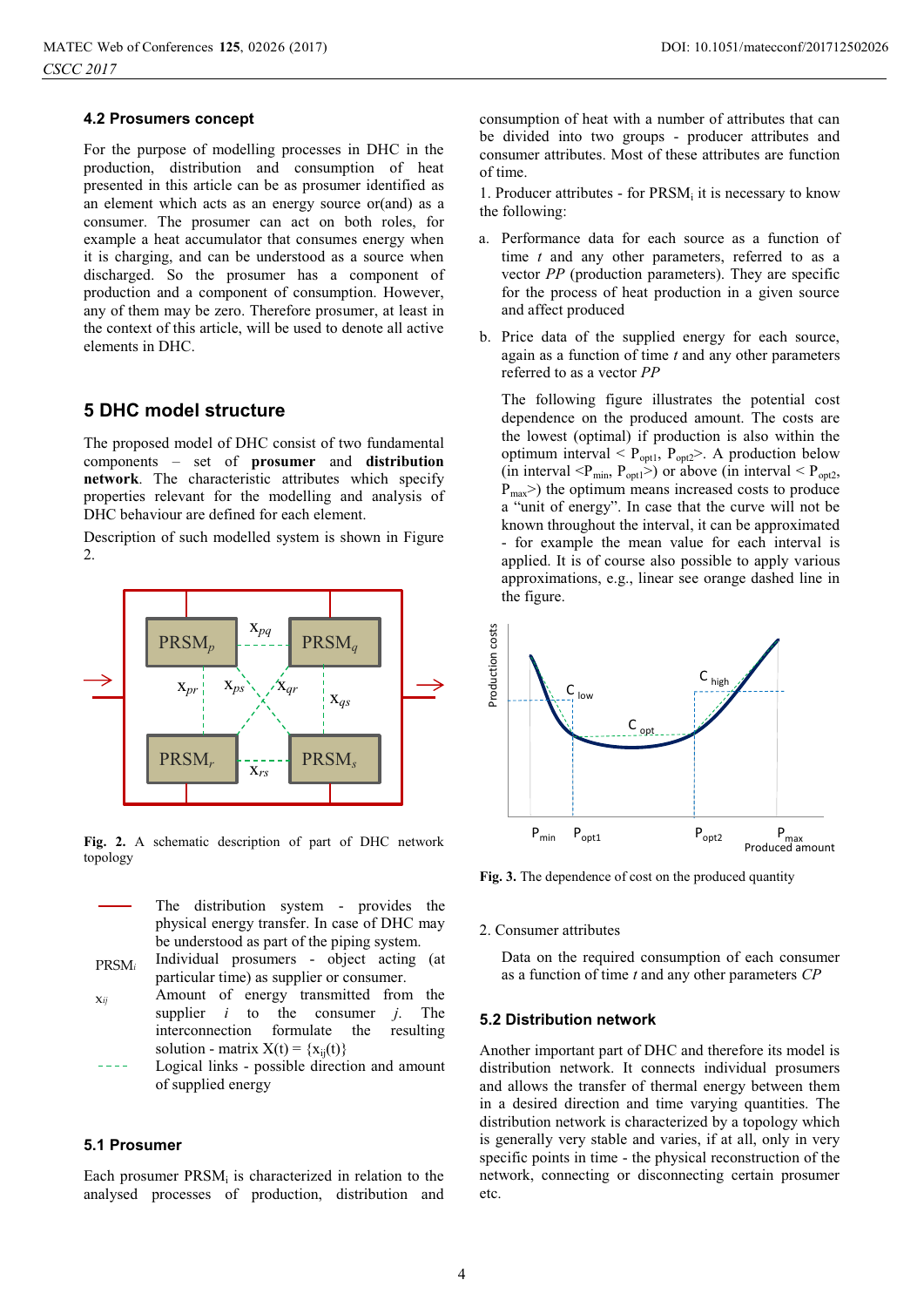## **6 Optimization of energy flow in DHC**

Model specified previously is used to find the optimal distribution of energy flows between the individual prosumers to satisfy their consumption demands and apply the most efficient use of production capacity of each prosumer (as produced). There should be highlighted that the solutions are being sought for dynamic system, i.e. these energy flows are changing over time. Result (solution) is captured in the matrix  $X(t)$  $= \{x_{ii}(t)\}\,$ , which has a similar structure as the matrix R. The value of  $x_{ij}(t)$  is the amount of energy transmitted from the supplier to the consumer *j* (at time t)  $(x_{ii}(t)=0)$ .

 The solution will satisfy the condition of minimum objective function. That is, in this case the value of the total cost CF which is calculated as sum of cost CP to produce and the cost CT to transfer whole needed amount of heat energy between prosumers for the entire time period of heating, thus

$$
CF = min(CP + CT)
$$
 (1)

If the time interval TI is divided into M particular time intervals identified as  $\Delta t_k = t_{k+1} - t_k$ ,  $k = 1, 2, ..., M$ , the equation for the production costs is

$$
CP = \sum_{k=1}^{M} \left( \sum_{i=1}^{N} \sum_{j=1}^{N} x_{ij}(t) * c_i(t) \right) \Delta t_k
$$
 (2)

here  $c_i(t)$  are costs (the cost of one unit of heat energy producing in source (prosumer) *i* in the corresponding time interval *Δtk*.

Similarly, for transportation (distribution) is obtained equation

$$
CT = \sum_{k=1}^{M} \left( \sum_{i=1}^{m} \sum_{j=1}^{n} x_{ij}(t) * ct_{l}(t) \right) \Delta t_{k}
$$
 (3)

where  $cd_l(t)$  are the cost of the transport of energy unit through route *l* - their tag (index) is stored in matrix R.

Obtained solutions X must fulfil a number of conditions, see [10]

To solve such tasks usually means to define a function (target or purpose function). Very often this function is defined in economic terms as a cost function that calculates the necessary cost for given solution. A solution is determined by set of, mostly integer, parameters which characterize the process. If the values of parameters are such, that the restrictive conditions come true, the solution is defined as feasible solution. It is usually possible to find it by a heuristic method. However, very difficult is to find the optimal solution. Such solution is characterized in that the selected target function for it acquires its most extreme, usually minimum value.

Theoretically, it is easy to find the optimal solution by calculating all the possible variants and determine if it is a feasible solution. For feasible solution calculate the value of the target function and choose the one in which reaches the target function extreme value – it is so called

the Brute Force algorithm. It is clear, however for the larger scheduling task the amount of possible variants is huge and this method is not due time requirements practically applicable.

In our case, when the parameters (transferred thermal power or amount of heat energy) are not integer values, the situation is more complicated becausethe number of possible variants can grow beyond all bounds. Thereafter the only possible way is to find a suitable procedure based on the heuristic methods and tries to find in reasonable time the solution, which is good enough, because there is in general unfortunately not guarantee finding the optimal one.

### **6.1 Methods**

Searching the best variant of scheduling energy flows will be designed as a suitable procedure based on the set of heuristic methods. Methods will be developed to explore feasible solution. Such methods may vary either by using different algorithms, or, in case that the used algorithms are parametrized, only vary the values of those parameters. The search process then proceed in a way that successively, by a suitable mechanism, will individual heuristics methods propose their solutions and the best result will be sought - evaluation will be performed using the chosen target function. The mechanism to prepare sequence of used methods can be established on the basis of the results obtained previously and of course, it can interfere with human - the dispatcher. The search progress will be stopped after a predetermined time and selected the best of the calculated variants.

## **7 Conclusions**

New trends in the field of heating and cooling systems were analyzed, built the mathematical description of the problem and prepared the first proposal of the model. The fundamental ideas of this model and algorithms to seek optimal flow of energy in modern DHC systems were presented. Since finding the optimal result is a rather complicated problem, for the solution were selected heuristic methods. They were introduced, but currently need to be more tested and verified. However, the ideas presented in this paper mostly focus the future arrangement of district heating, and also for this reason it is more or less solved in the laboratory (simulated) conditions. It is however assumed that at least the component parts will be soon confronted with real data from selected parts of the real district heating.

## **Acknowledgment**

This work was supported by the Ministry of Education, Youth and Sports of the Czech Republic within the National Sustainability Programme project No. LO1303 (MSMT-7778/2014).